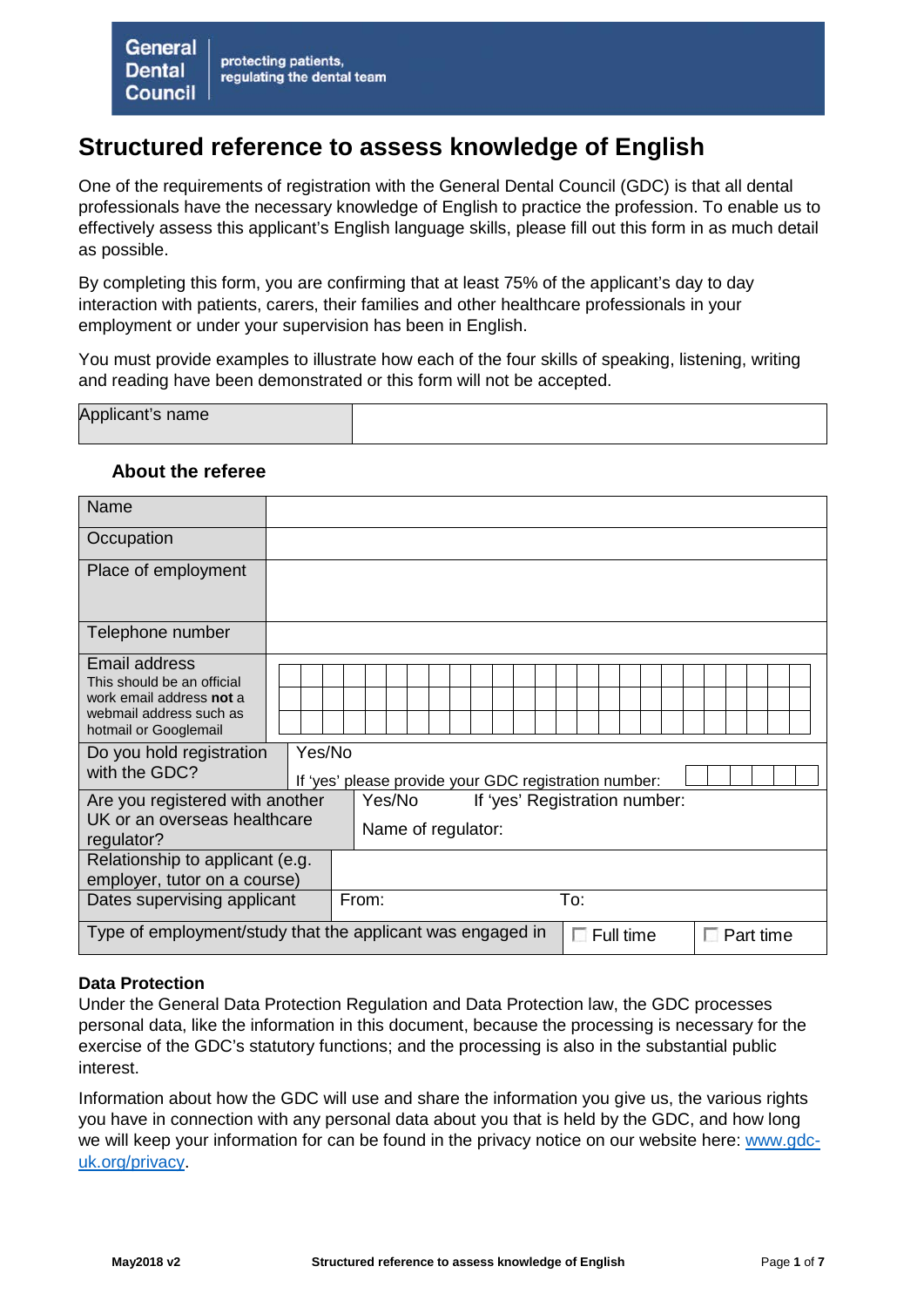# **About the applicant's English language skills**

| Does the applicant have the knowledge of<br>English necessary to practise in the UK? | $\Box$ Yes | $\Box$ No |
|--------------------------------------------------------------------------------------|------------|-----------|
| If you have answered<br>no, please provide<br>reasons                                |            |           |
|                                                                                      |            |           |
|                                                                                      |            |           |
|                                                                                      |            |           |
|                                                                                      |            |           |
|                                                                                      |            |           |
|                                                                                      |            |           |
|                                                                                      |            |           |
|                                                                                      |            |           |
|                                                                                      |            |           |
|                                                                                      |            |           |
|                                                                                      |            |           |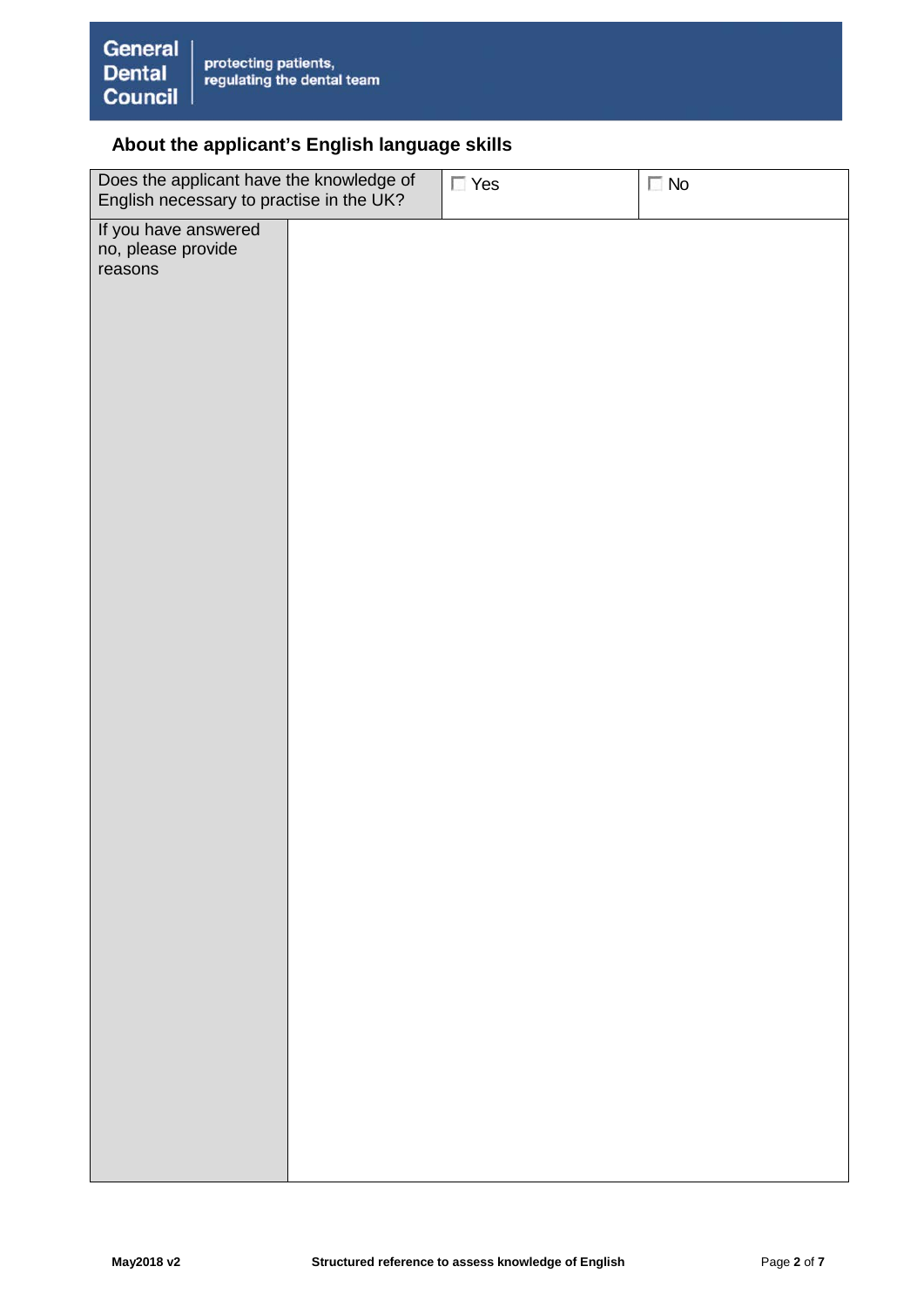

 $\blacksquare$ 

### **Speaking skills**

| Please tick which evidence you have witnessed and explain how the applicant has<br>demonstrated their knowledge of English in this area. You may be asked to provide evidence of<br>this. If only the boxes are ticked this form will not be accepted. |  |
|--------------------------------------------------------------------------------------------------------------------------------------------------------------------------------------------------------------------------------------------------------|--|
|                                                                                                                                                                                                                                                        |  |
|                                                                                                                                                                                                                                                        |  |
|                                                                                                                                                                                                                                                        |  |
|                                                                                                                                                                                                                                                        |  |
|                                                                                                                                                                                                                                                        |  |
|                                                                                                                                                                                                                                                        |  |
|                                                                                                                                                                                                                                                        |  |
|                                                                                                                                                                                                                                                        |  |
|                                                                                                                                                                                                                                                        |  |

 $\blacksquare$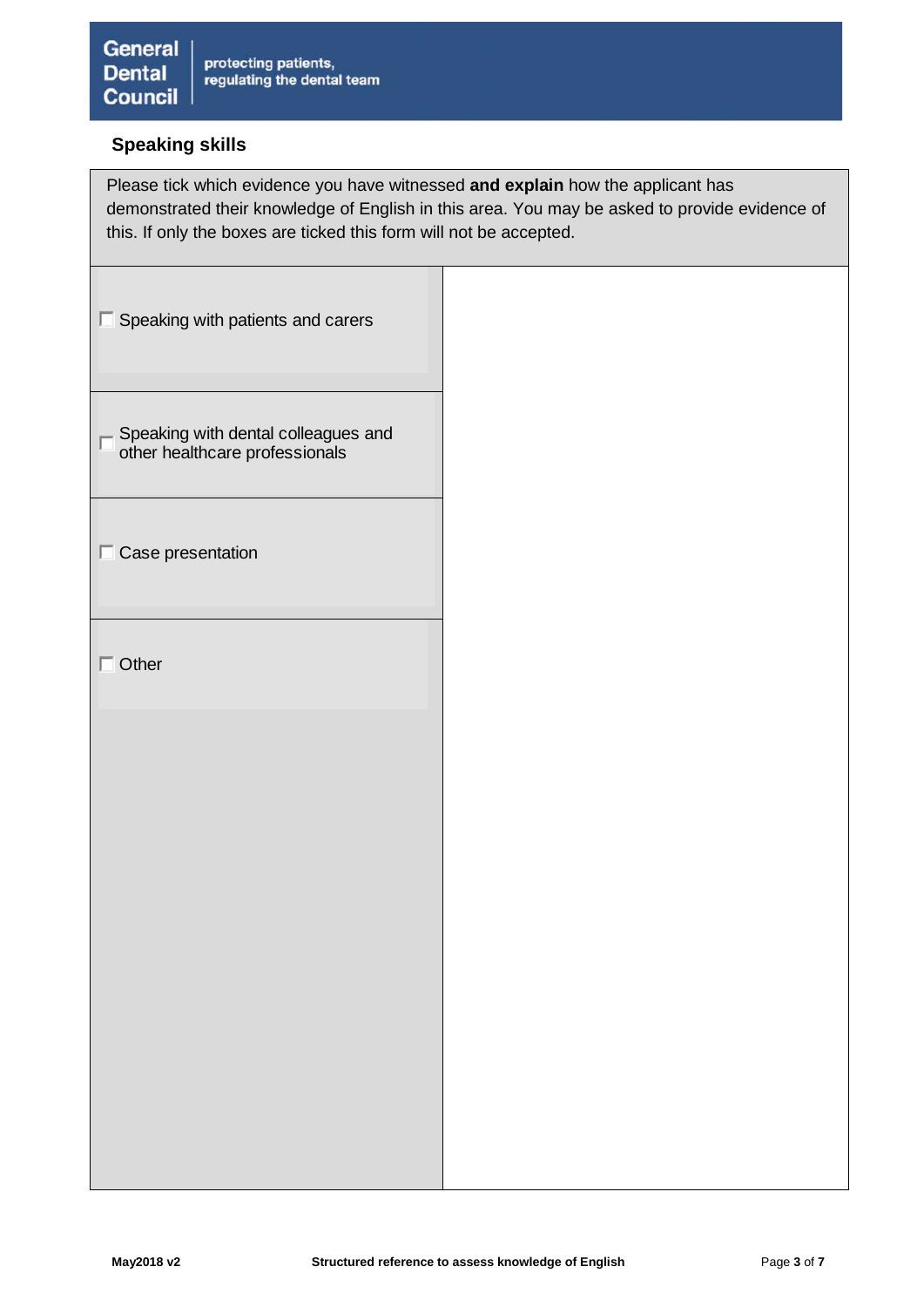

### **Listening skills**

| Please tick which evidence you have witnessed and explain how the applicant has<br>demonstrated their knowledge of English in this area. You may be asked to provide evidence of<br>this. If only the boxes are ticked this form will not be accepted. |  |
|--------------------------------------------------------------------------------------------------------------------------------------------------------------------------------------------------------------------------------------------------------|--|
| $\Box$ Attendance at lectures/presentations                                                                                                                                                                                                            |  |
| $\Box$ Discussions with patients and carers                                                                                                                                                                                                            |  |
| Discussions with colleagues and other<br>healthcare professionals                                                                                                                                                                                      |  |
| $\Box$ Effective taking of patient histories                                                                                                                                                                                                           |  |
| $\Box$ Other                                                                                                                                                                                                                                           |  |
|                                                                                                                                                                                                                                                        |  |
|                                                                                                                                                                                                                                                        |  |
|                                                                                                                                                                                                                                                        |  |
|                                                                                                                                                                                                                                                        |  |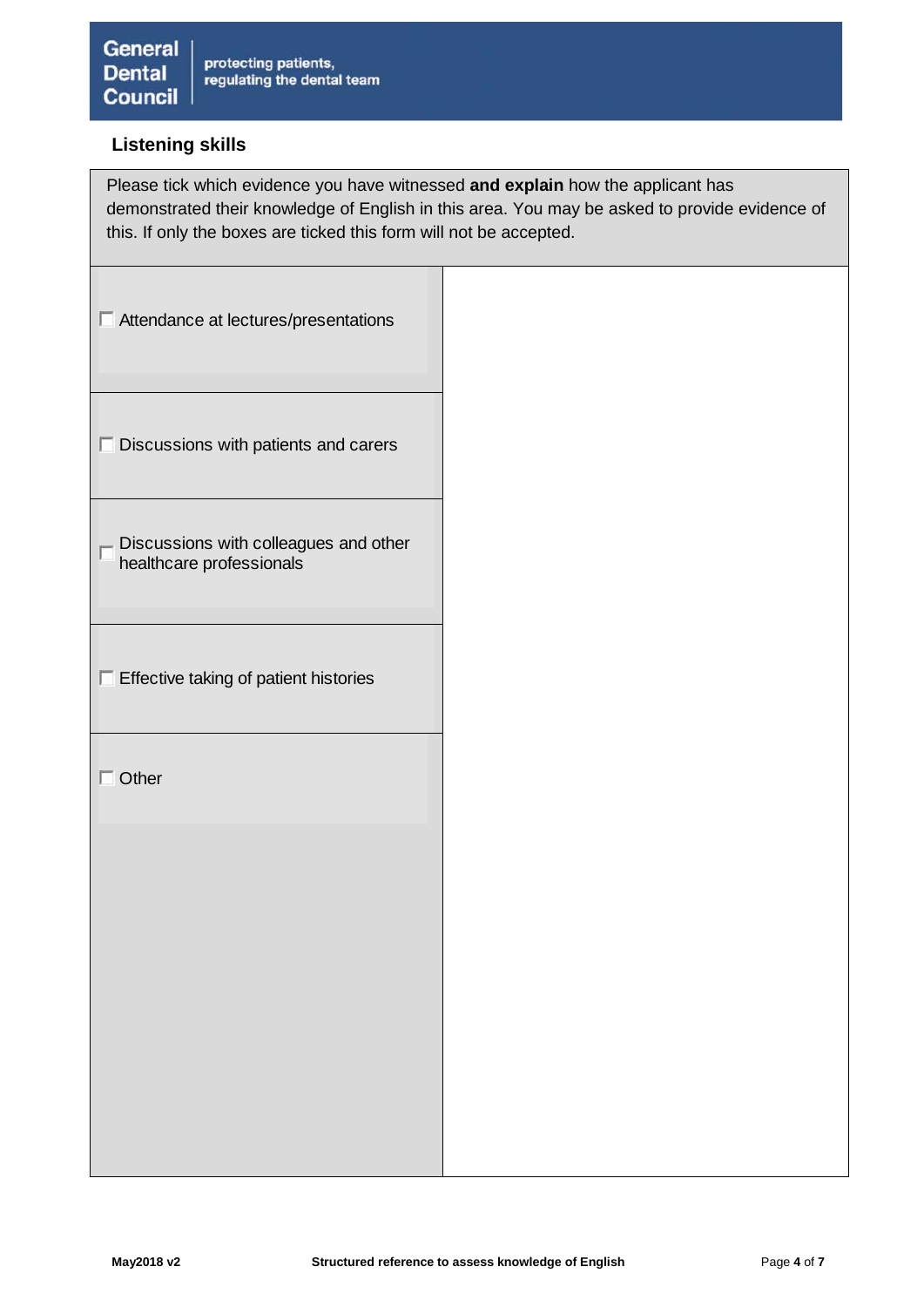

 $\blacksquare$ 

### **Writing skills**

| Please tick which evidence you have witnessed and explain how the applicant has<br>demonstrated their knowledge of English in this area. You may be asked to provide evidence of<br>this. If only the boxes are ticked this form will not be accepted. |  |
|--------------------------------------------------------------------------------------------------------------------------------------------------------------------------------------------------------------------------------------------------------|--|
|                                                                                                                                                                                                                                                        |  |
|                                                                                                                                                                                                                                                        |  |
|                                                                                                                                                                                                                                                        |  |
|                                                                                                                                                                                                                                                        |  |
|                                                                                                                                                                                                                                                        |  |
|                                                                                                                                                                                                                                                        |  |
|                                                                                                                                                                                                                                                        |  |
|                                                                                                                                                                                                                                                        |  |
|                                                                                                                                                                                                                                                        |  |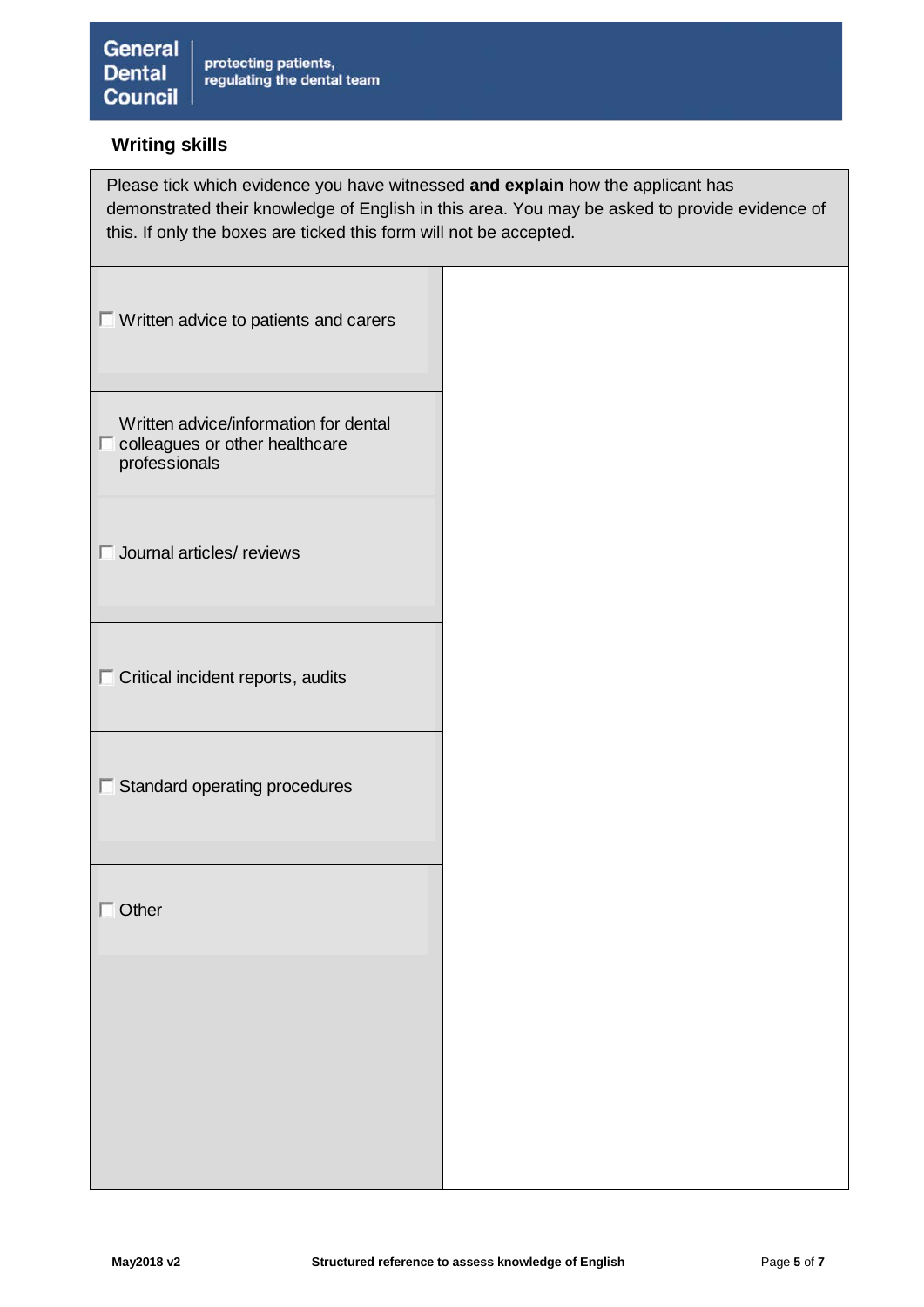

## **Reading skills**

| Please tick which evidence you have witnessed and explain how the applicant has<br>demonstrated their knowledge of English in this area. You may be asked to provide evidence of<br>this. If only the boxes are ticked this form will not be accepted. |  |
|--------------------------------------------------------------------------------------------------------------------------------------------------------------------------------------------------------------------------------------------------------|--|
| $\Box$ Presentations at journal clubs                                                                                                                                                                                                                  |  |
| $\Box$ Summaries of journal articles                                                                                                                                                                                                                   |  |
| $\Box$ Clinical research                                                                                                                                                                                                                               |  |
| $\Box$ Other                                                                                                                                                                                                                                           |  |
|                                                                                                                                                                                                                                                        |  |
|                                                                                                                                                                                                                                                        |  |
|                                                                                                                                                                                                                                                        |  |
|                                                                                                                                                                                                                                                        |  |
|                                                                                                                                                                                                                                                        |  |